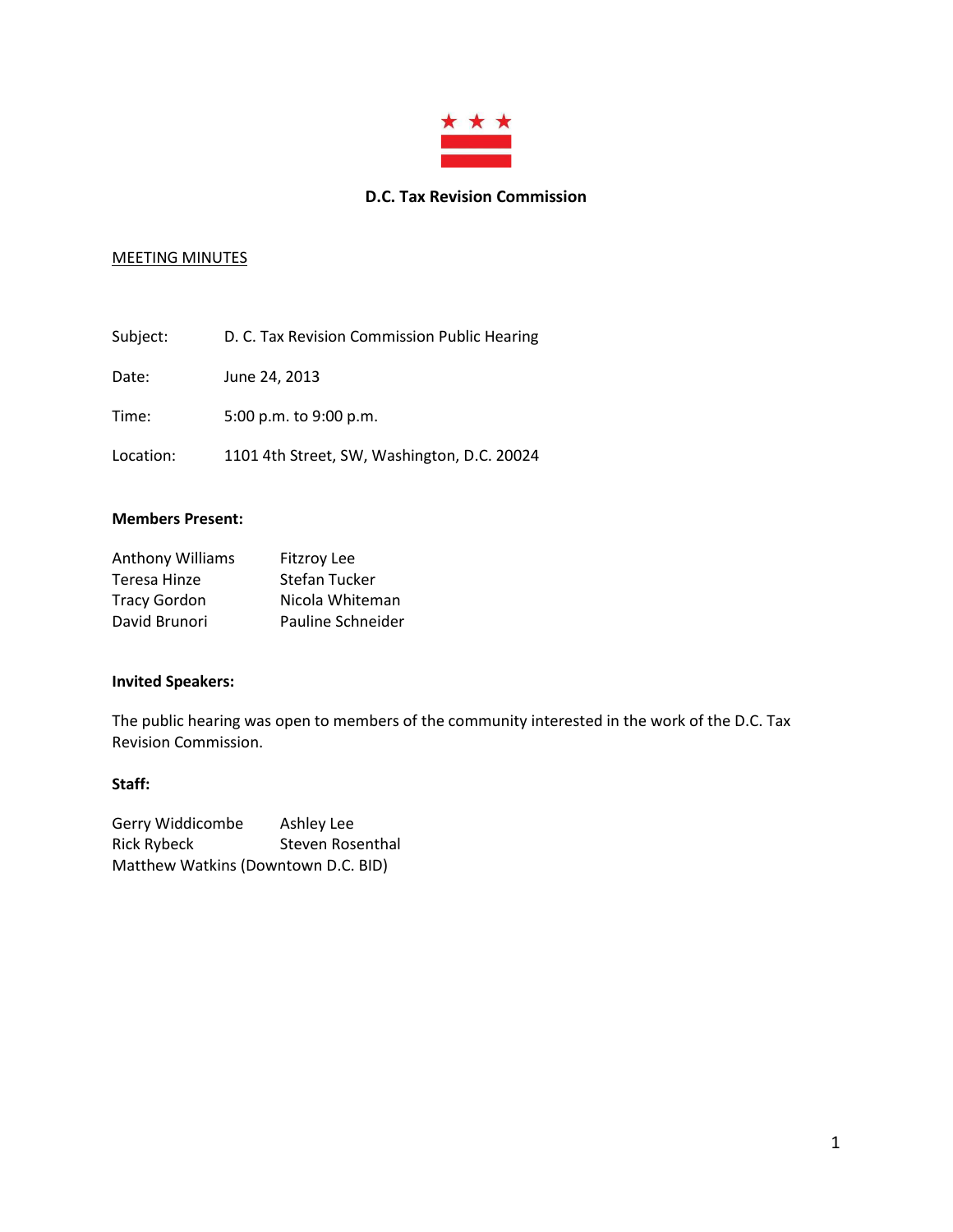### **I. Call to Order (Commission Chair)**

Mayor Anthony Williams, Chair of the DC Tax Revision Commission (Mr. Anthony Williams, Chair of the DC Tax Revision Commission (the "Commission"), called the meeting to order at 5:05 p.m. You can find information about the commission at our website[: www.dctaxrevisioncommission.org.](http://www.dctaxrevisioncommission.org/) As always we have limited copies of today's materials you can ask, Ashley Lee, the Administrative assistant for a copy.

We want to thank Mayor Gray's administration for public access to this meeting. The Commission continues to receive exceptional support from the Office of Revenue's analysis, as well as the Office of Tax and Revenue. We also want to thank CFO's Office.

Finally, we want to apologize in advance if there are any misspellings of anyone's names or of affiliated groups, or if the witness list is missing other information. If you could, please provide corrections to the staff to make sure both are corrected.

### **II. Approval of Minutes**

The minutes from the June 17, 2013 Commission meeting were approved without amendment or discussion.

### **III. DC Tax Revision Commission Business / Announcements**

For the public record, we want to make note of the schedule. Last week, the Commission completed a series of substantive provisions of expert testimonials from academics and professionals, as one of the five public hearings on the major tax categories for the District. As shown on the Commission's website, the Commission will not have its next meeting until September  $7<sup>th</sup>$ , when the Commission will cover tax administration with a presentation from Harley Duncan, the former head of the Federation of Tax Administrators. Then in mid- to late-September, the Commission expects to hold its third public hearing. In late September and October, the Commission will hold four to six public deliberation meetings. In the first half of December, the Commission will issue its recommendations. In the first half of January, 2014, the Commission will present recommendations at a Council hearing. We want to thank the Council and Chairman Mendelson for supporting these hearings.

For the public record, the Commission's Budget for Fiscal Year 2013 is \$808,000 and goes to the following: a committee staff of 5.25 full-time equivalent persons, 11 academics or tax professionals, the design and editing of the Commissions research, the preparation of the Commission reports for the creation of a robust website, and development of a web page. All this is completely open for the record. The Commission's budget for Fiscal Year 2014 is \$200,000 that will cover both staff and design and production of the Commission's recommendations and reports.

The Commission would like to thank the Office of the Chief Financial Officer (CFO) for providing office computers, phones and other office necessities, at a minimum cost. The CFO and the Office of the Tax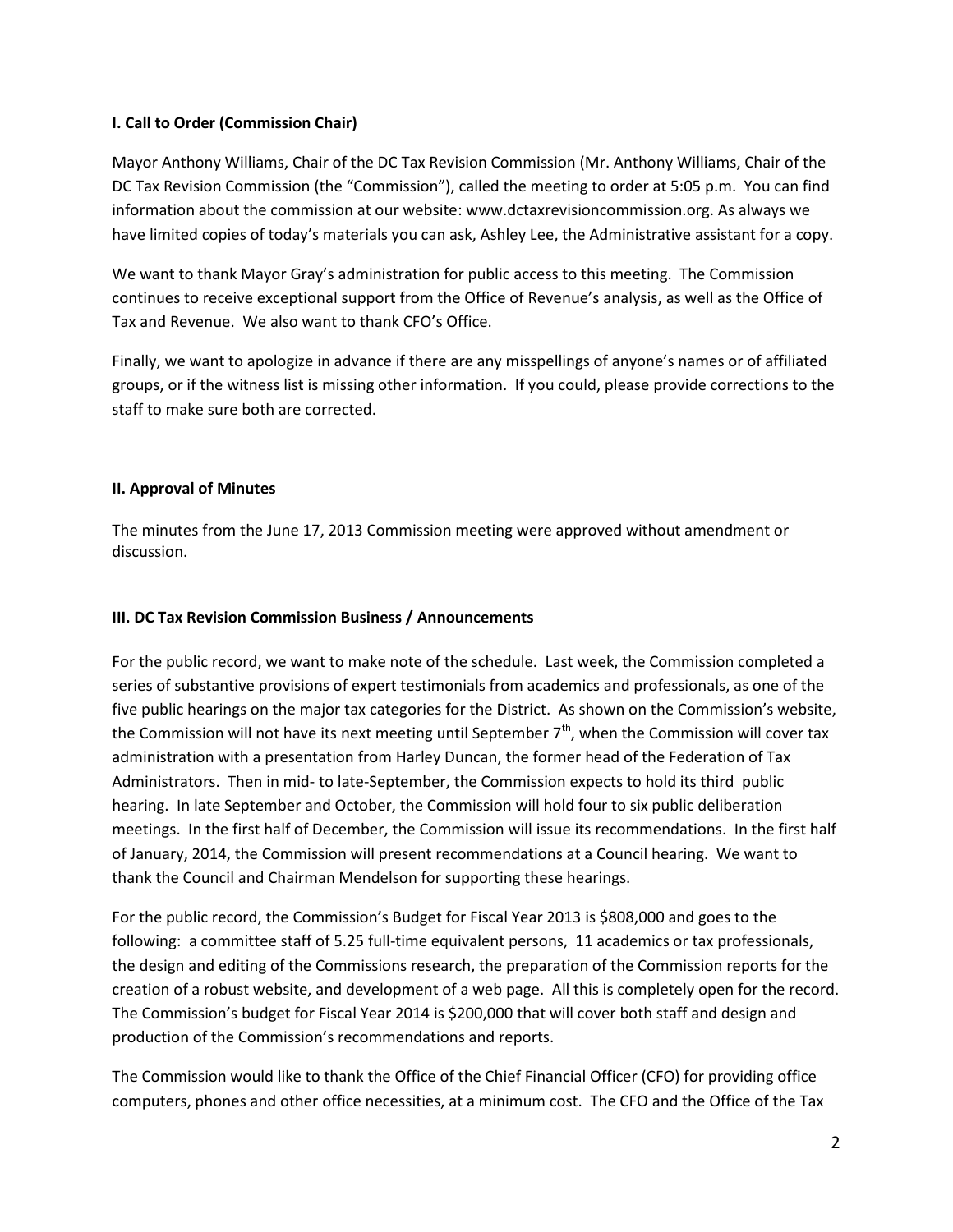and Revenue (OTR) have provided substantial in-kind services to the Commission and contracting experts and staff for research on the city's tax systems. The Commission will post all of this material and provide and update both on its schedule and on what is budgeted through September 2013. We post all this material for the public's inspection.

For all of those who have taken the time to attend and testify at today's hearing, we thank you. For those that could not make it, there will be another opportunity to testify on September 23<sup>rd</sup> and 30<sup>th</sup>. (We are working these dates and times out.)

The Commission Chair will be here through the testimony today, and most of the Commissioners will be here longer for the public to provide testimony. Make sure you have given 20 copies of your testimony to Ashley Lee so she can provide the Commissioners reference to your testimony. The Commission and the Commission staff will read all the testimony that you submit today and any you submit in the future. We do take your testimony seriously.

At today's hearing you have three minutes for your testimony. The Commissioner Executive Director, Gerry Widdicombe, is monitoring the timer (actually it's an iPhone). We will have witnesses testify in groups of three. The Commission may have questions for each witness. If we move along efficiently, we can finish this hearing by the end of the allotted time. Please remember, you can submit more written testimony for the record.

I want to remind the witnesses that the point of this hearing is understand how taxes can be changed in the District of Columbia as set forth in the Legislation that created the Commission. This is not a hearing to lodge complaints you have. This hearing is on what you think should be changed in taxes as set forth in the legislation. Why do we want to do this? To consider: 1) the fairness in the proportionate amount of taxes, 2) how can we broaden the tax base, 3) how can we make DC's taxes more competitive with the surrounding jurisdictions, 4) how can we encourage job growth, and 5) how can we modernize, simplify and increase transparency of the tax collection process.

We will proceed with the testimonies. Please state your name and the group with which you are affiliated.

#### **IV. Testimonies**

Mr. Neil Williams represents a grassroots group of seniors who oppose the taxation of municipal bonds on the grounds that a tax on municipal bonds would harm seniors and residents of DC. Rejecting any taxation of municipal bonds, the group has been working to repeal a tax on out-of-state municipal bonds that was enacted in 2011, which, though delayed, would eliminate tax on out-of-state bonds in January 1, 2013 and Fiscal Year 2014. Tracy Gordon: Most sates do tax out-of-state municipal bonds. Why should DC be different from most other states? Please elaborate on the disadvantage this would create for investors in DC relative to other jurisdictions? Mr. Neil Williams: Tax exemption has allowed DC investors to compete on an equal playing field with those in other states. The bond tax, as it is presently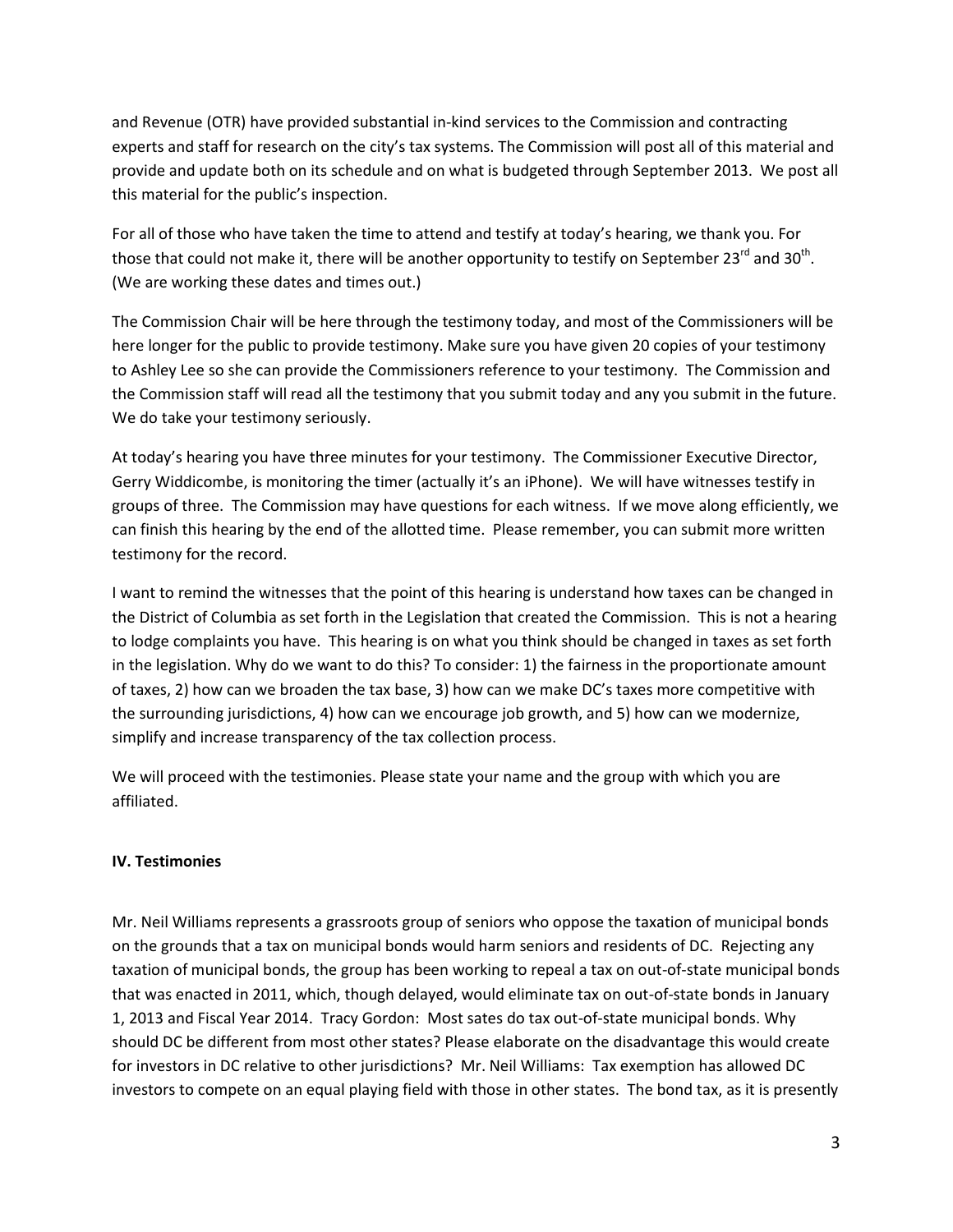constructed, would make DC residents second-class citizens. In nine states, the income from out-ofstate municipal bonds is not taxed. Because DC is not part of a state, DC would be the only local jurisdiction in the US where it is residents pay taxes on all municipal bonds. DC should be compared to other localities, such as Baltimore County, that includes a larger city, with more diverse general obligations, and revenue bonds. However, the residents in Baltimore County don't pay tax on the obligations for Maryland or any Maryland Subdivision. Also, DC residents can't obtain sufficient diversification without investing in out-of-state bonds. Tracy Gordon stated: Well there is always Puerto Rico, which is not doing well. Mr. Neil Williams: Those are the bonds of the Commonwealth under an entirely different tax law. We are attempting to compare ourselves to a state.

Sally Kram represents the Consortium of Universities, including 9 universities within DC: Payment-inlieu-of-taxes (PILOT)s would be unfair if applied to colleges and universities and fail the 5 goals of Commission. The Consortium objects to PILOTs as unfair and counterproductive. Mayor Anthony Williams asked: Just for the record, let's say you have a tax-exempt organization and a business down the hall: what is the special benefit of the non-profit--in this case the benefits the university provides- that merits tax relief? Ms. Kram: the Milkin Institute puts out the economic value of higher education with income level per average educated citizen. Universities provide economic development; they educate people and make them capable of earning more and contributing toward regional prosperity. Access to education in fact is likely to raise the District's education and income levels on the macro level. On the micro level in the District, universities are subject to "enrollment caps" by zoning, with the idea that small businesses can grow.

Stefan Tucker asked: I teach at Georgetown University Law Center, so I want to understand this point. Footnote 11 of the submission, quotes "…at least 60,000 new residents of the Washington Region…" As I understand it, those residents in other local jurisdictions, Virginia and Maryland, can't be taxed by the District. I am I correct? Ms. Kram: You are correct. Stefan Tucker asked/stated: There a lot of people in DC who are not from the local universities. Correct? Ms. Kram: Yes. Stefan Tucker stated: So, let's assume that a District university has from tuition \$20 million, and they spend \$15 million in the District on what they do. Should the exemption be proportionate to their contribution, spending and other benefits that they provide to DC, rather than an overall exemption? Ms. Kram: Traditionally, that hasn't been the methodology used in an exemption. Stefan Tucker asked: But we are looking at the future? Ms. Kram: Three of the five goals would be unanswered by a system you could propose because it would: 1) not be predictable and uniform, 2) not create revenue, and 3) be unfair to colleges and universities. It would be hard to create such a system. Nicola Whiteman asked: The direct benefits to the District are based on the number of students that the university educates. Could you elaborate on services provided by those students to the community, which supplement services provided by the governments? Ms. Kram: It is a hard number to calculate; the sum of the work that students do is not found in a centralized location. We predict about 600,000 volunteer hours among the colleges and universities, when multiplied by a number, can create the value. But that 600,000 volunteer hours under-estimates the total number of hours of students' contribution, because some schools have a good tracking number, while at other schools, this information is kept in a less centralized location. Students are providing tutoring, cleaning of public space, providing medical assistance, ambulance services, fire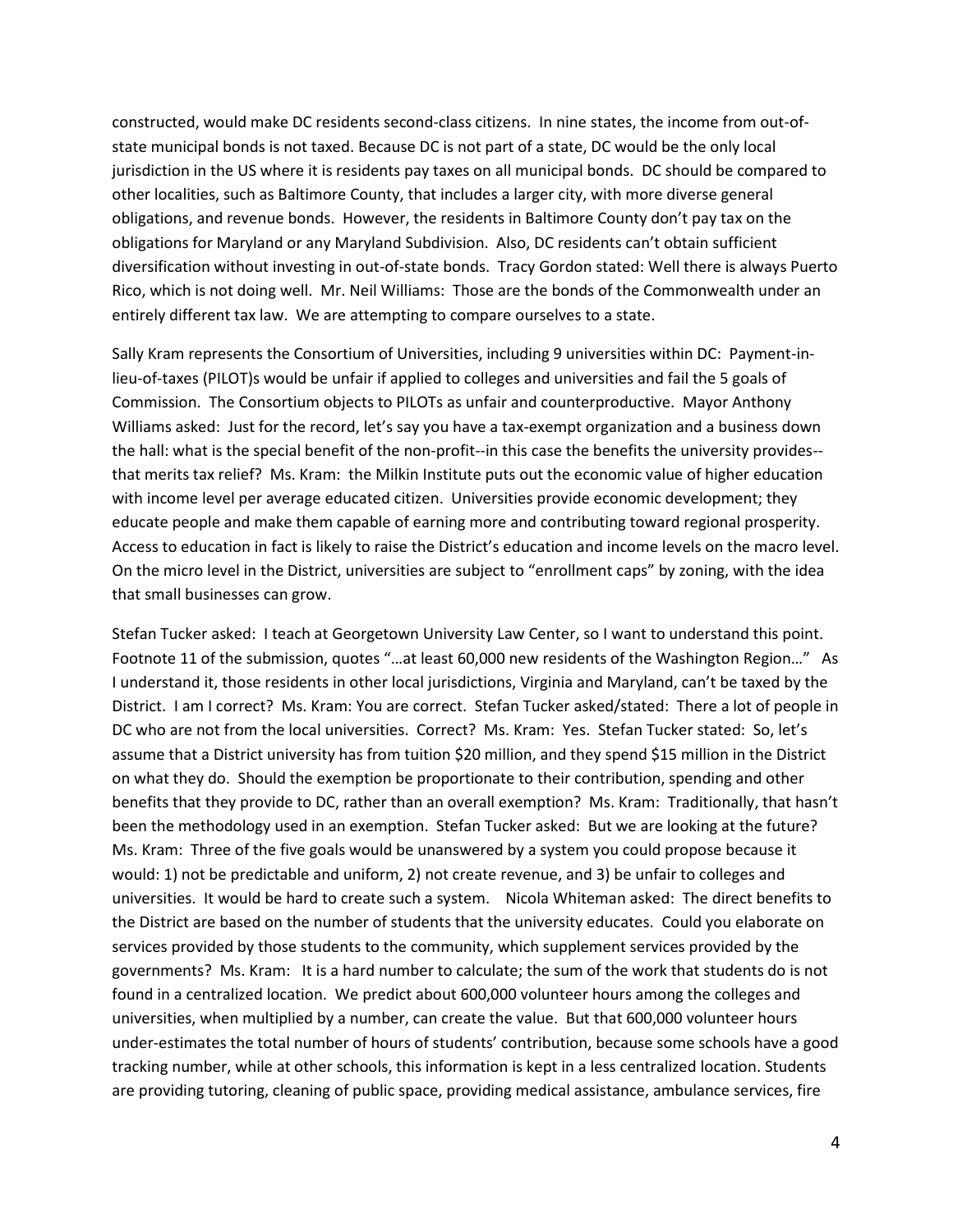suppression services, government work, and many other services, as part of their learning experience and as the part of a school's mission to support the communities.

Marie Drissel is a long-time DC resident and was member of 1998 Tax Commission. That Commissiondid not make Real Property Tax an issue. She is glad that this Commission has made it a priority. Ms. Drissel opposes the current assessment cap system for residential valuations, because it is unfair that some pay almost 100% of market value and others pay only 40%. She recommends the bottom be lifted to 55%, and the top cap be reduced from 100% to 85% for fairness. She also recommends increased stability for the commercial property tax and the estate tax. There is no appeal for real estate's lack of uniformity, and this legally allows property owners treated unfairly to file class action suit in one localized area. There could be commercial real property tax relief for small property owners. The Commission could provide long-term stability for businesses paying triple net lease. That stability is provided for property owners currently. The estate tax is unfair and has forced many high income neighbors to move away simply due to the estate tax. Mayor Williams stated: To summarize, you would recommend: 1) rationalizing the assessment process, and…? Ms. Drissel: 2) change the cap, 3) stability in a localized area, and 4) estate taxes. Mayor Williams asked: What is the point with estate taxes? Ms. Drissel: Adopt the Federal system; many businesses here have Virginia as their primary residency; it's simple to do or claim 181 days in Virginia. Rich people travel a lot and have more than one home, so even 181 days is a toss-up; thus it is easy to manipulate location of their "principal" residence. See Arthur Mason's letter. Fitzroy Lee asked: What are you recommending with regards to the cap? Ms. Drissel: The tax cap is unfair, as some pay 40% to 80% of assessed value, which is based on the relation to the triennial assessment system. The huge range spread between lower and upper tax rates needs to be decreased, over time. And you cannot appeal, thus it is a good way to establish a class action suit.

Barbara Lang of the Chamber of Commerce represents 1,700 members, supports entrepreneurs and small businesses, and asks that politicization be removed from taxes. The Chamber wants help, within budgetary needs, because businesses pay a disproportionate share of DC revenues. The Chamber wants economic impact statements for taxes to include the effects on businesses. Franchise taxes and commercial property taxes make DC unattractive and uncompetitive. Ms. Lang suggests reducing business taxes because there is too little spending discipline, and too much of a propensity to tax, as described in the written submission. Mayor Williams asked: Is there literature on moving from DC? On what tax categories? But we are at the bottom? Were the taxes reduced from the forecast? Ms. Lang: Do not tax everything. We are losing small businesses, and we ranked lowest on regulations. Mayor Williams asked: Are business-maker location-decisions based on taxes? Ms. Lang: Taxes are a part of the package. Virginia is the problem, not Maryland. DC is  $51<sup>st</sup>$  in a survey by the Small Business Council, with taxes and regulatory (looking at DC as a state). Mayor Williams asked: We are 51st re small business climate? Ms. Lang: The Small Business Council was ranking DC as if it was a state when they examined regulations and taxes.

Mayor Williams asked: Should any reduction to business taxes get offset by tax increases or spending cuts? Ms. Lang: We suggested a combination, and that DC's 2011 taxes were based on forecasts that ended with a budget surplus, so that budget surplus should be returned to the business community. David Brunori asked: Would reductions make a difference? Ms. Lang: Focus on reducing the taxes that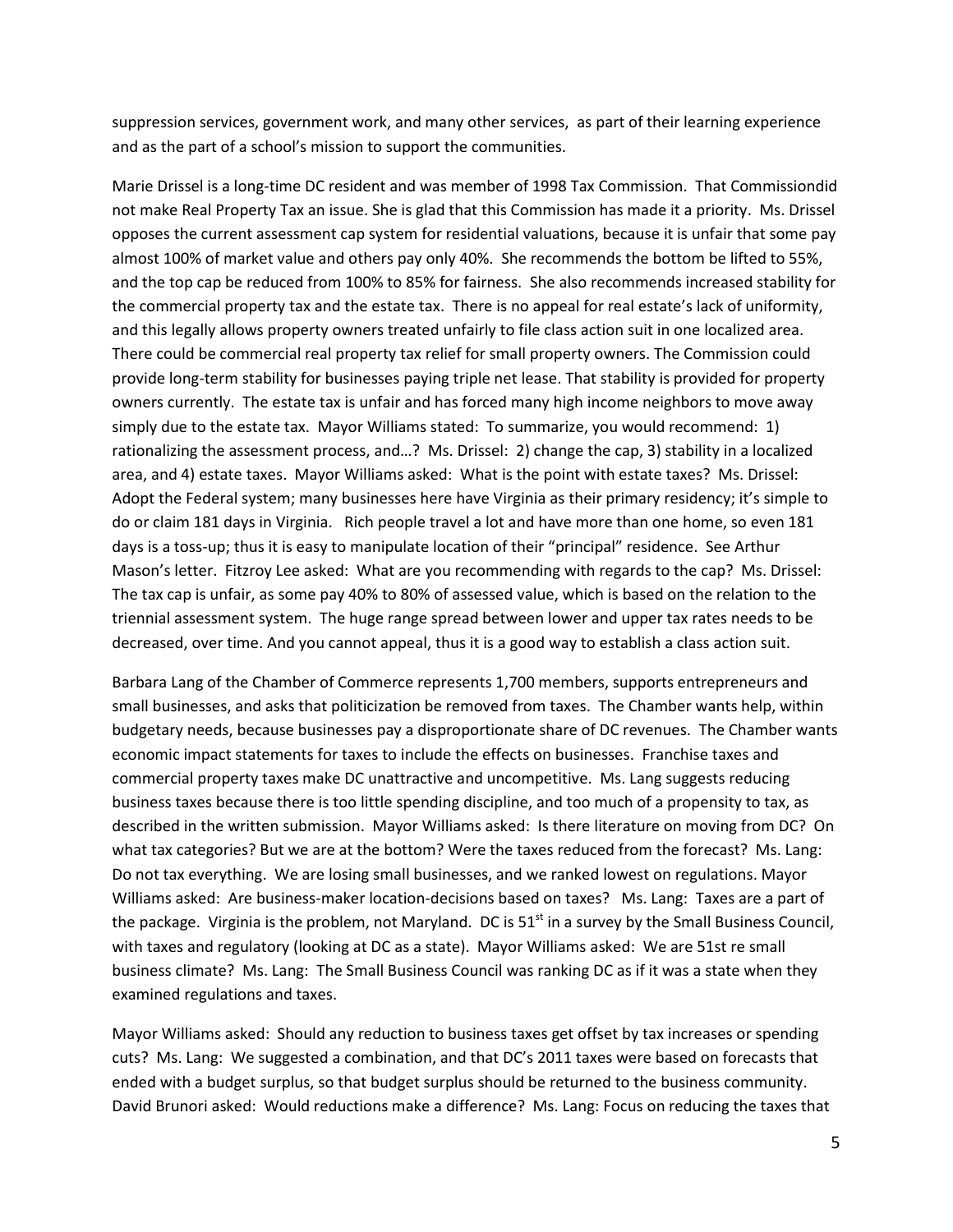burden business, and some fees are not a choice, but a tax. Tracy Gordon asked: Can you compare or define taxes and fees, especially gross receipts taxes? Are you lumping fees for service taxes? Is there a difference? Taxes versus fees? Which are worse? Ms. Lang: Generally, you choose a fee – but not always. Stefan Tucker asked: Has the Chamber had studied progressivity, such as moving the brackets? Ms. Lang: The Chamber has not. Pauline Schneider asked: How should the Commission approach DC taxes? Is there an alternative for a competitive tax? Ms. Lang: Focusing on fairness and competitiveness that is less than 9.9% for the corporate tax rate, or a blended tax. David Brunori stated: Business's location decisions aren't based on taxes, except in tight geographic locations that share the same resources; thus in border areas, taxes could be dispositive. You think this will make the difference? Ms. Lang: More people will come in because of tax reduction. For example, Sigal Construction moved to Virginia over taxes; thus they are more liked to hire Virginia residents. Right now, we need something that is fair. DC can't meet or beat VA. But can't we get close?

Diane Shaw represents herself and is Former ANC 4D05 Commissioner. She is against the deed recordation tax and transfer taxes, which are described in her written remarks. Mayor Williams asked: What do you want us to consider? Ms. Shaw: No increases.

Ed Krause also represents DC Association of Realtors, and he asked for good economic judgments. There is a nexus between property taxes and public benefits, but transfer and recordation fees are discriminatory, inefficient, and conflict with the DCTRC goals. There is no reason why Housing Production Trust Fund should be funded with these fees. As Mark Ein said, "What is the purpose of these fees?"

David Brunori stated: The recordation taxes are a money grab, not to defer the cost of recording a deed. It originally was a way to deal with the processing cost. That is not the case anymore. It really is a way to raise money on the backs of real estate purchasers. Mr. Krause: It is a politically easy tax to collect, as it is a one-time fee, because people are upset about the tax at the time of purchase. But, a couple of days later, people are happy after they move in. David Brunori asked: Do you have evidence that it curtails or deters people from moving in and purchasing homes? Mr. Krause: It is hard to quantify, so this is anecdotal, but it takes time. Ms. Shaw: Folks who want to a purchase a home are committed to buy; however, this tax slows the process down and makes it a horrible experience. Mayor Williams stated: David and other commissioners have made this point that it distorts behavior. We don't want to do that. That is, we don't want to use the tax system in an underhanded way to spend money overtly, rather than with an official expenditure. That said, the motivation behind it was, in a symbolic way, showing that the economic growth in the District was benefitting everyone. That was the thinking behind it, but it needs to change. Mr. Krause: Full disclosure: my predecessors supported this tax and acknowledged the need for affordable housing. But this takes out the stability from a developer's perspective.

Stefan Tucker stated: You took it back to the War Revenue Stamp Act. But let's take it back further, to Colbert, the Finance Minister for Louis XV, who said "the art of taxation is plucking the feathers off the goose without the goose hissing." Noted in this testimony is that we have \$284,000,000 that we are raising from this tax. Where would you have us raise even portion of this? Being sensitive to the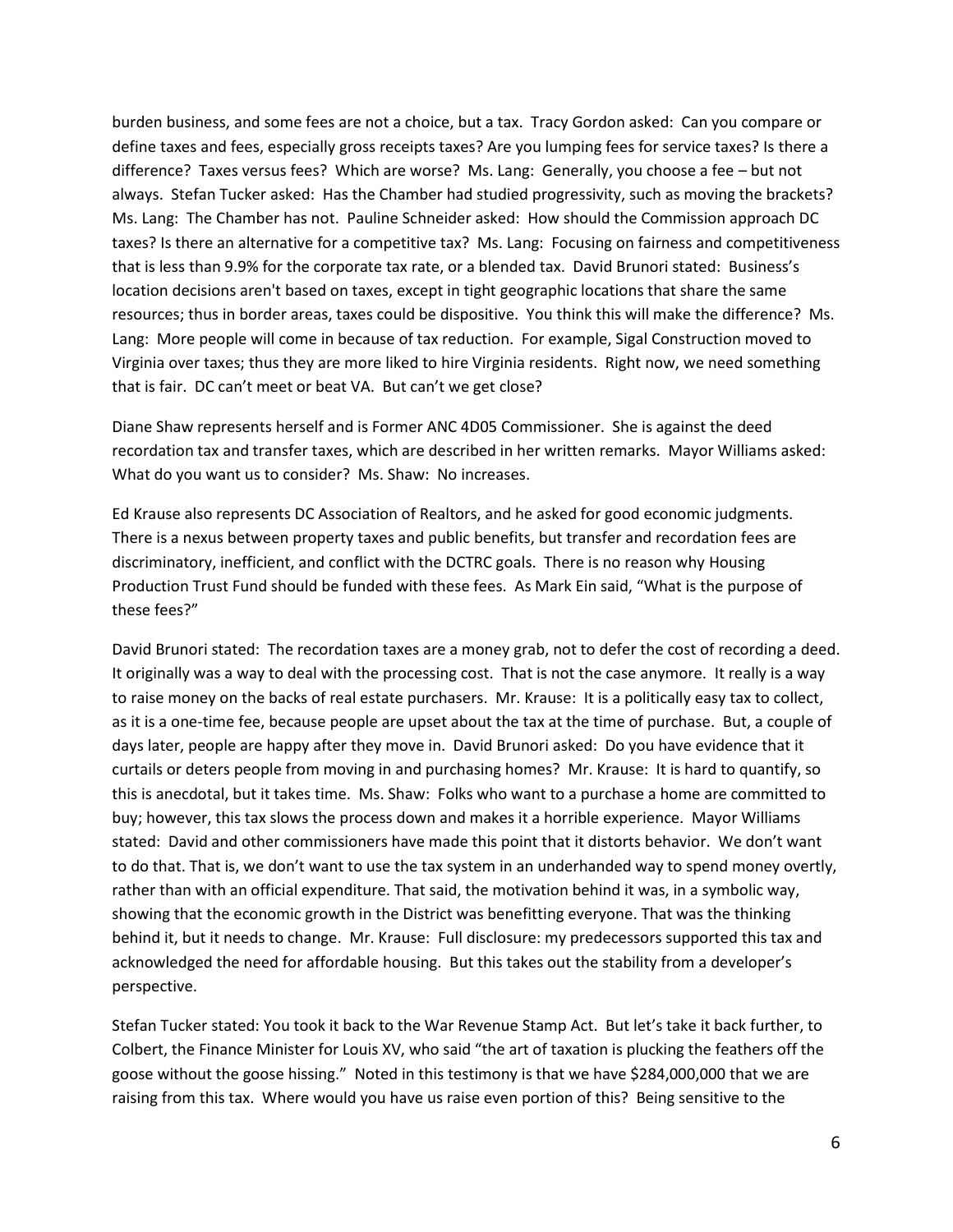residents of the District to give up a one-time-tax versus another tax that is reoccurring, what is the replacement? Mr. Krause: I would not attempt to pick one tax over another. However, as noted by Ms. Lang, it is about the perception, that the Council never recommends tax relief. It's the idea that taxes keep going up and NEVER come down. We've got a forecast for some surpluses. Why not at least a conversation about rolling back some taxes and fees to create equilibrium?

David Chitlik represents the Apartment and Office Building Association. In his day job, he is a property tax advisor/manager for Marriott. In a previous career he was an Assessor for Alexandria and focused on DC's property taxes relative to Virginia and Maryland. Mr. Chitlik believes that DC's commercial property tax rates are out of line with nearby jurisdictions, and a shrinking number of high-value property users are going to affect DC. Unless hotels get incentives (like provided for the Convention Center Hotel), we (Marriot) are not coming here. Simplification would be good too, because often hotel tax managers are correcting mistakes (whether you make them, or DC makes the mistakes), the treatment is terrible. DC bureaucrats treat you like a criminal, and DC needs better training for their assessors. Mayor Williams asked: What are the key takeaways? Mr. Chitlik: The commercial tax rate is too high in relation to the neighboring jurisdictions and too high too complicated; other jurisdictions don't have split rates. Mayor Williams stated: That means it's not competitive. Mr. Chitlik: New York took away tax incentives for movies, and weeks later they were filming in Detroit. Soon after New York brought back the incentives; it only took a matter of days to set up change in the major industry. Mayor Williams asked: For a global basis to make us competitive, where would you start? Mr. Chitlik: After meeting with David Zipper who is selling the District, almost as a start-up, as the Director of Business Development and Strategy-- You have to give David something to sell; this is one of the tools. He needs something to sell to businesses so they will come to DC. Mayor Williams stated: That's a good point. Tracy Gordon asked: How could DC improve the tax assessment? Mr. Chitlik: Fill vacancies in the assessment office with qualified staff, bring in trainees, and start training staff to develop a career path whereby assessors are promoted from within. Don't make them deal with vacant property determinations and coordination with DCRA. Mistakes lead to applicants being treated like criminals by agency staff, and that is terrible. Just deal with land values and social policy value. The appeal process goes to court and stops dead in the court system. DC must find a way to unclog that. Well over one thousand cases were heard years ago, but you still do not have a decision by the judge.

Tom Borger, is the owner of his own property management company. He is focused on DC's franchise taxes which are too high. He suggests a modest gross receipts tax as a replacement. They can't move our buildings to Virginia, but we can move our business to Virginia. They look at the franchise tax when considering that decision. Many properties in more debt pay less than properties owned free and clear. The relationship between debt service and franchise tax becomes a major consideration. Yet the franchise tax has no relation to property values or to income tax. David Brunori stated: All economists favor debt over equity, and income tax is collected in all the states. I agree that the way the corporate and franchise tax is administered is terrible, in the District and all the states. You mentioned Virginia does not recognize a tax credit. Isn't your beef with Virginia in that case?Mr. Borger: Yep. But that's not my beef. The properties without debt pay more than those with debt who pay less. This is not fair. When real estate is owned by pass-through entities, the franchise tax is passed through as paid income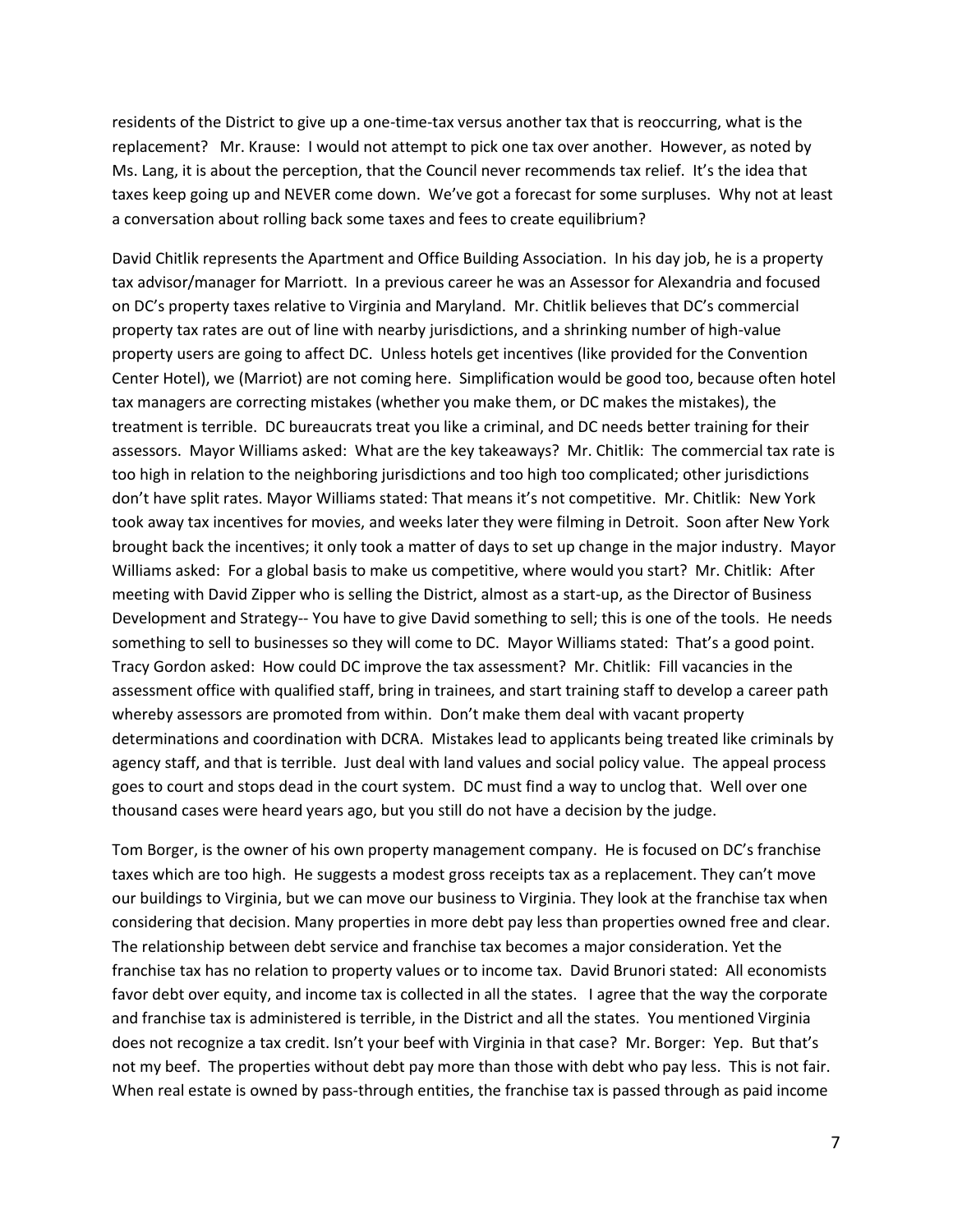tax to the partners. However, the partners are treated differently, depending upon the jurisdiction in which they reside. District residents get a 100% credit. Maryland residents get a partial credit. Virginia residents get no credit against their Virginia income tax. If I'm already paying real estate tax, why am I paying a franchise tax? My beef is that we are already paying real estate taxes on the building, and the individuals are going to have to report a K-1 anyway for income tax to their jurisdiction, so the franchise tax is already leveled. You are collecting taxes on someone who you wouldn't collect from anyway.

Chad Shuskey represents the DC Economic Partnership and is testifying on the administrability of DC taxes: Tax information by OTR is important to demonstrating the District's growth. But it is not broken down to be useful for economic development purposes. The NAICS classification system could be used to let us know how particular types of business are impacted by DC tax system. Shuskeyasks that tax and sales data be grouped together for analysis that can help decision makers. Fitzroy Lee asked: NAICS codes could be included in the tax field because tax forms provide a place for NAIC codes. But businesses don't complete them; they usually enter in 9999. Do you have any suggestions for how to do this? Mr. Shuskey suggested creating a mandatory field and offered to meet with Fitzroy Lee afterwards to brainstorm ideas. Nicola Whiteman asked: What do companies ask about taxes when locating in the District? What are you hearing from potential realtors? Mr. Shuskey: Taxes are not a main driver of whether to move into DC. Businesses follow the dollars of the residential population growth in the District. Right now, the dollars are in the urban areas. Taxes are not a big concern, unless the area under consideration is near the border where they can capture these dollars in the District easily, by locating on the boarder of DC, but on the Maryland or Virginia side.

Dan Wedderburn represents Government Reform for Democracy in DC, a progressive group. He asked for tax rates to be made more progressive, because the DC tax system is regressive. He also suggested a refundable credit for sales taxes. He suggests DC residents pay lower overall taxes than in surrounding jurisdictions, with an increase the Standard Deduction, reducing the sales tax on low-income earners, broadening the sales tax bases for services, and increasing the personal exemption. Households incomes between \$40,000 to \$350,000 pay the same income tax rate, so he suggests increasing DC's homestead deduction on low-income or on low-value property, and reducing the itemized deduction amount. Mayor Williams asked: How could a refundable credit for sales tax get administered? David Brunori asked: How would you implement this? Through sales tax? We don't need to play games. Stefan Tucker asked: How do you reduce the sales tax paid by low-income residents? No one is going to keep all the receipts. There would be a lot of 'gaming' the system; it should be more progressive. Mr. Wedderburn said: It could be based on income, with sales tax on less than 6%. Give a credit on their income tax. Alternatively, they can qualify as low-income and be charged less at retail establishments. He suggested six ways to do this in his written testimony. Mayor Williams stated: You could go at it slowly, but this seems complicated administratively. Teresa Hinze: This was proposed in our last meeting through a tax credit return, and one of the concerns raised is you cannot do this for income tax at the bottom. What about the higher percentage of higher income advantages? David Brunori asked: What are the limitations on deductions as moving further away from Federal taxes, which would complicate DC filings? David Brunori stated: Slowly through income tax less without any income. How would you handle itemized deduction? How do you reduce sales tax on low-income folks? Mr.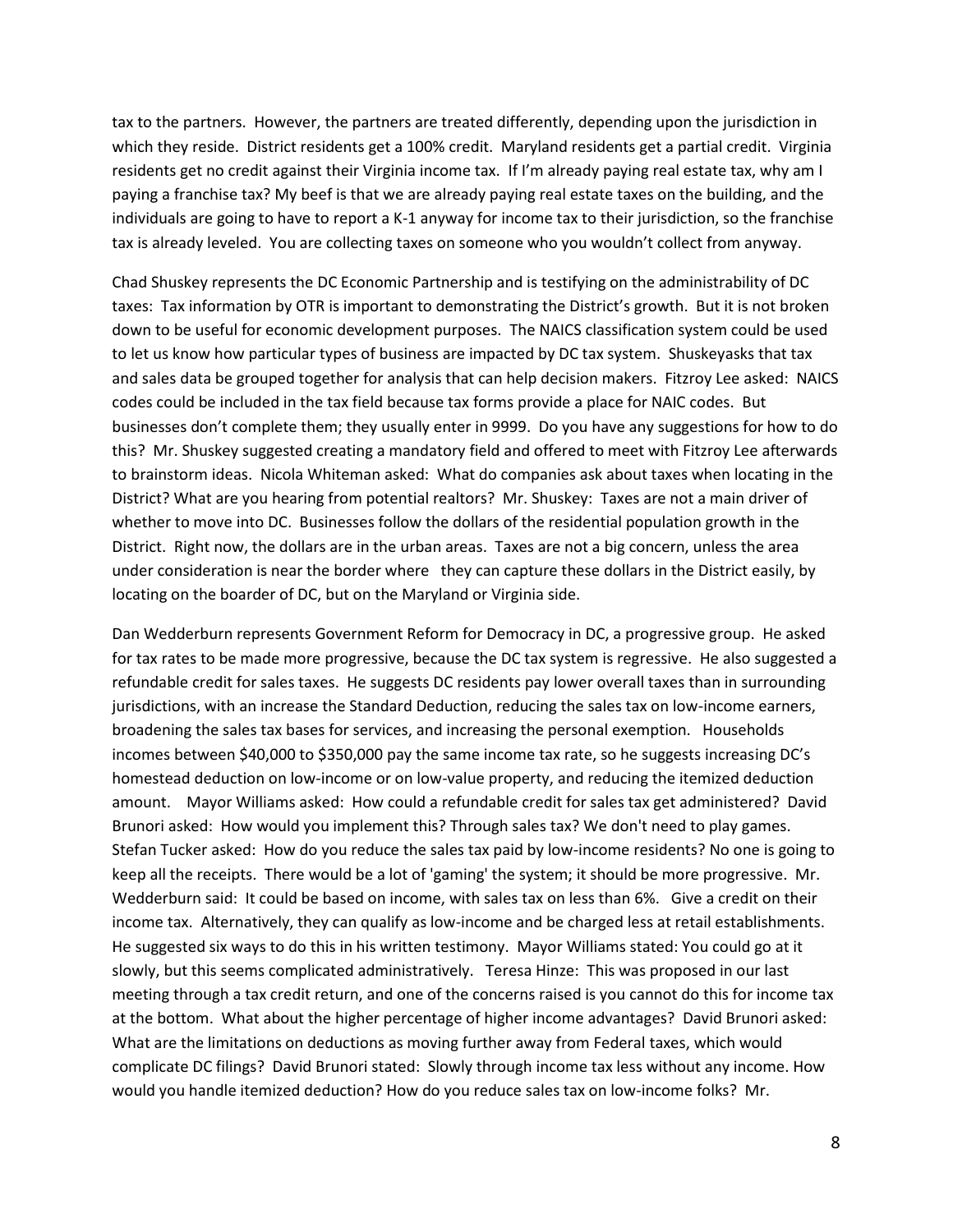Wedderburn: I don't know? Stefan Tucker stated: It is hard for low-income people to comply. And then there would be gaming by others. David Brunori asked: Why are you suggesting the complicated limitation on deductions? Mr. Wedderburn: The less conformity creates complications, and I was told that this was less controversial politically than raising the upper rates.

Tom Murphy is a Senior Fellow at the Urban Land Institute and was the Mayor of Pittsburgh. Mayor Murphy implemented and suggest for DC a dual property system: taxing land more than structures, or a lower tax on buildings and a higher tax on vacant land. In 1983, Pittsburgh hit bottom due to steel industry collapse. Nonetheless, Pittsburgh experienced two major downtown development revivals during the collapse; because of the high tax on land values, owners of closed plants could not afford to just sit and wait. DC has a more robust real estate market, so a land tax would take advantage of that. Thus a land tax is more fair than a "wage" tax or other taxes. You cannot allow untaxed surface parking – even for museums or churches-- because they are a bad use of land. David Brunori: Every Nobel prizewinning economist has endorsed this split rate taxation system, based on an idea from Henry George. Every economist has endorsed split rate taxes, including the Lincoln Institute. It's almost an irrefutable idea of how well it works. Would you endorse doing it again in Pittsburg, Mayor Murphy? Murphy answered: YES. 60% of our revenue was from real estate tax; everyone wants it back. It was effective. Mayor Williams stated: This is an interesting idea, for the purposes of being objective, where is the empirical evidence that it works? David Brunori to Mayor Williams: There has been a ton of empirical research studies in many cities, including Virginia, New England, Pennsylvania and the South, that have shown that it doesn't discourage economic development, not so much as it doesn't encourage it. Mayor Murphy: It has worked in smaller cities in Pennsylvania. Mayor Williams: I would love to see the studies. It sounds like a wonderful approach. Tracy Gordon stated: There are two models here in DC, one is that we're growing, but your model wouldn't work here because there are no steel mills in DC? Mayor Murphy: But DC has lots of vacant land and underutilized properties; I don't know who owns them. This is true of every city, New York and San Francisco -- vacant land is being used as surface parking lots and storage junk yards. If you tax vacant land at a relatively higher value than land which is built on, then that land becomes more valuable than in its underutilized state. Fitzroy Lee stated: We have a vacant property penalty tax that has a higher tax rate here for vacant property. It is a special tax class for abandon and vacant property. Tracy Gordon asked: How does it work? How would a dual tax be administered? Should DCRA regulations be assessment-based? I don't want people singled out for "blight." This seems potentially arbitrary and discriminatory. Mayor Murphy: Uniform treatment is critical. Under the dual property tax approach, there is no determination about blight. We have a uniformity clause that avoids unfairness in implementation because it is based on the assessment. Pittsburgh separated the mileage from the land and the mileage from the structure. If I do improvements, taxes don't go up because we are taxing the lot. There is an incentive to not paying high taxes on a vacant lot. This system has a positive impact on neighborhoods where small improvements are not penalized. Tracy Gordon stated: I am in favor of taxing surface parking lots. Why did Pittsburgh give up its dual property system? Mayor Murphy: The system was in place in Pittsburgh from 1913 until 2001 and was eliminated because of a county-wide assessment tool introduced that did not have the technology to include two rates. The dual property tax discouraged land speculation. Nicola Whiteman stated: Has it been used in areas where we are trying to stimulate economic growth? We don't have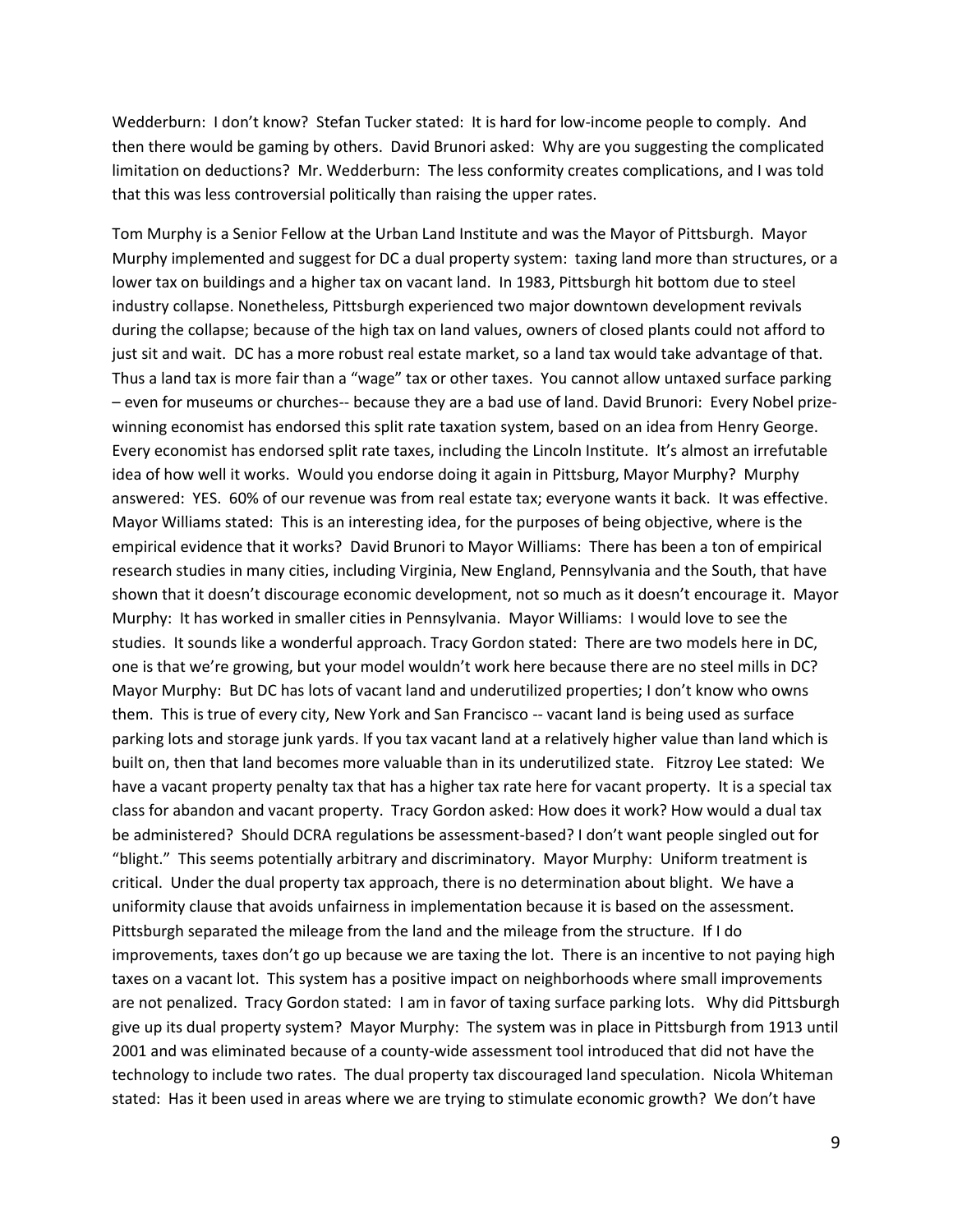much vacant land. Has it been used or is it better in struggling areas? Where would a split rate work best? Mayor Murphy: The dual tax is to spur economic development and to generate more revenue. I think it's a stimulus for both vacant and underutilized areas because it raises revenue for your city. And shifting taxes onto land would allow DC to reduce other more burdensome taxes for DC specifically. For Pittsburgh it was an economic driver.

Ari Weisbard represents and works for the DC Employment Justice Center. He favors more tax brackets to make DC's taxes more progressive and to eliminate the sunset of the top tax rate. Fitzroy Lee asked: What would you recommend? Mr. Weisbard: Eliminate the sunset tax reductions for 4-5% for higher income residents making above \$750,000, so there is more progressivity by introducing more new brackets above the median income. Additionally, the DCTRC should disallow married couples to reallocate income to one partner; it should be based on conforming brackets.

Karen Hoerst is a Ward 1, LeDroit Park Resident, who likes DC's diversity. She considered amenities, walkability and affordability in their housing decision; the tax burden was not part of her family's location decision. She appreciates DC public goods and likes DC's neighborhood libraries and neighborhood pools and parks. She is for paying more taxes for more services. She is working with an early intervention program that provides a weekly therapist, at no cost, to address her son's learning disabilities. She sees two visions of society: one you are on your own; the other we are in this together. In DC, we believe we are all in this together.

Jessica Champaign lived in both Columbia Heights and Thomas Circle and has been a resident for 7 years. She supports public services and is especially obsessed with DC libraries. She does not want cuts to public services, libraries, and affordable housing. She will pay more taxes for services that support herself and her neighbors. As a family that makes more than four times the lowest resident family incomes, we could afford to pay more. She supports the DC Employment Justice Center's recommendation to create more [tax] brackets.

Zach Teutsch is an eight-year resident who is concerned that DC taxes are relatively low and too regressive. He supports more progressivity to make the District either revenue neutral, or revenuepositive. This could address a problem of high tax rates for younger people, so that effective tax rates should rise as incomes rises, and not fall as income increases. Lower effective tax rates for low-income would allow young people to move in. He also will pay more taxes for more services. Mayor Williams stated: These points are at odds with one another; progressivity and efficiency can operate together. We are not about the level of spending, we're about the level of taxation. Right now the agencies are running ok now**,** and they could be more efficient, but that will take time. The Marriot tax guy (Mr. David Chitlik) said it right: we can't keep buying free agents. We need to develop a bench. That is a long-term plan.

Jim McGrath represents the Tenants Advocacy Coalition, a tenant advocacy group, and he is concerned that DC is becoming unaffordable. He wants taxes to encourage affordability, but is unsure how. He believes that two-thirds of DC residents are tenants, and rent control laws are toothless. He has seen evictions and rent gouging. Unaffordable housing is the "800-lbs gorilla in the room." Additionally,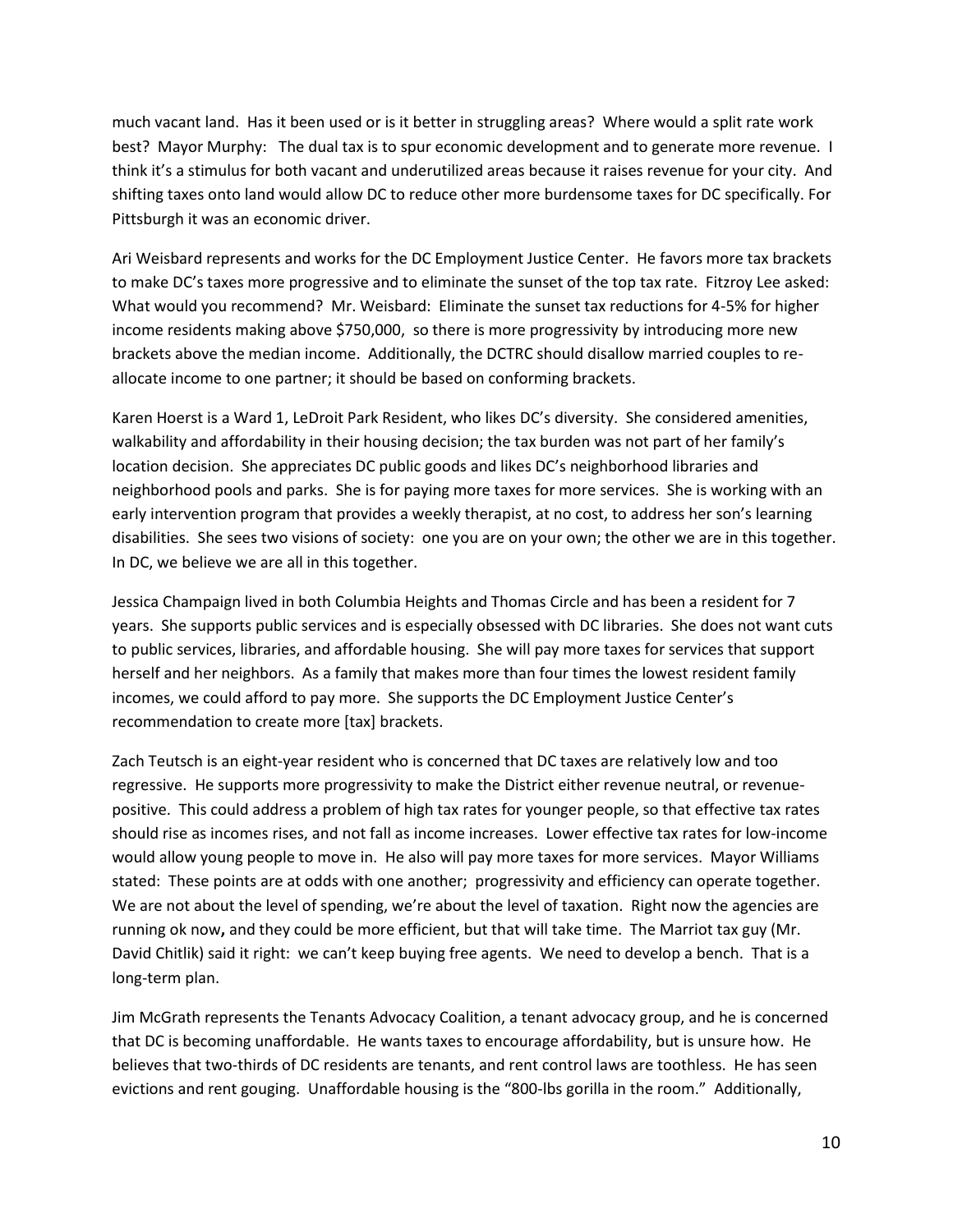affordable housing in the District is disappearing, because landlords are attentive to making properties "market-rate." DC is a casino to large apartment owners. He wants DC to stop giving breaks to the wealthy and give them to the poor instead. Fees should be graduated for the wealthy land owners. He cited Scholl's cafeteria, which was great at providing community service meals, but it was ruined by greedy landlords and the 10% meal tax that increased their rent. So he objects to 10% tax on restaurants, which is too high.

Jesse Lovell is a Ward 3 citizen who also wants more tax progressivity—perhaps with more brackets for high income. He believes taxation in DC needs fairness, progressivity and adaptability. He suggests keeping the higher bracket for those with making more less than \$350,000 and introducing other new brackets for citizens with incomes between \$40,000 and \$350,000. The lower rates, on low- and moderate-income people, would lead to more spending on local businesses.

Debbie Goldman, a DC Resident for 31 years in Mount Pleasant and Tenleytown, wants a fair and adequate tax system to support DC's public services, including the schools, libraries, EMS. Ms. Goldman stated: we're pricing the low-income people out of DC.

Howard White, a DC Resident since 1959, has lived in Shepherd Park since 1969 and views taxes as the price of democracy. He also wants more progressivity. He moved to Shepherd Park for diversity. Mr. White stated: We need services. We need to pay for them. We need to be fair about the way that we pay. I pay a lower percentage than the poor, but a higher percentage than affluent. This is crazy. He asks DC to the make the system more ethical and rational, by lowering rates for low-income residents and lowering tax rates for those who pay taxes through their rents.

Jessica Gordon has been a DC resident since 200;, though she left DC to be abroad, she has been back for 4 years. She also wants more progressivity. Her family has benefited from public services; the public schools helped her succeed, and policy should be based on effective tax rates. Ms. Gordon stated: Middle- and moderate- income families pay the most as percent of income, so there is a moral choice to taking on progressive tax rates.

Rabbi Gilah Langer, a 34-year DC resident, represents Jews United for Justice, which also favors progressive taxes. The rich needs to pay a fair share. This is not charity; it is an investment. "The Jewish word for charity is *tzedakah*, and it means dispensing justice." Mayor Williams asked: How is that related to '*mitzvah*' an obligation? Rabbi Langer explained: *Mitzvah* is a commandment, while *tzedakah* has to do with justice.

Max Toth, a resident,also favors progressive taxes. He sees that there is a need for improved investment in infrastructure, and he wants to subsidize this support through paying taxes.

Benjamin Terner, a resident, would like to raise the tax rate on parking lots. He believes that speculators can establish parking lots until they sell the land. Parking lots, as real estate speculation, cause too much traffic and create the artificial scarcity of land for housing and businesses. And parking lots are undesirable. So he suggests that reducing the tax rate on building values and increasing tax rate on land value would help.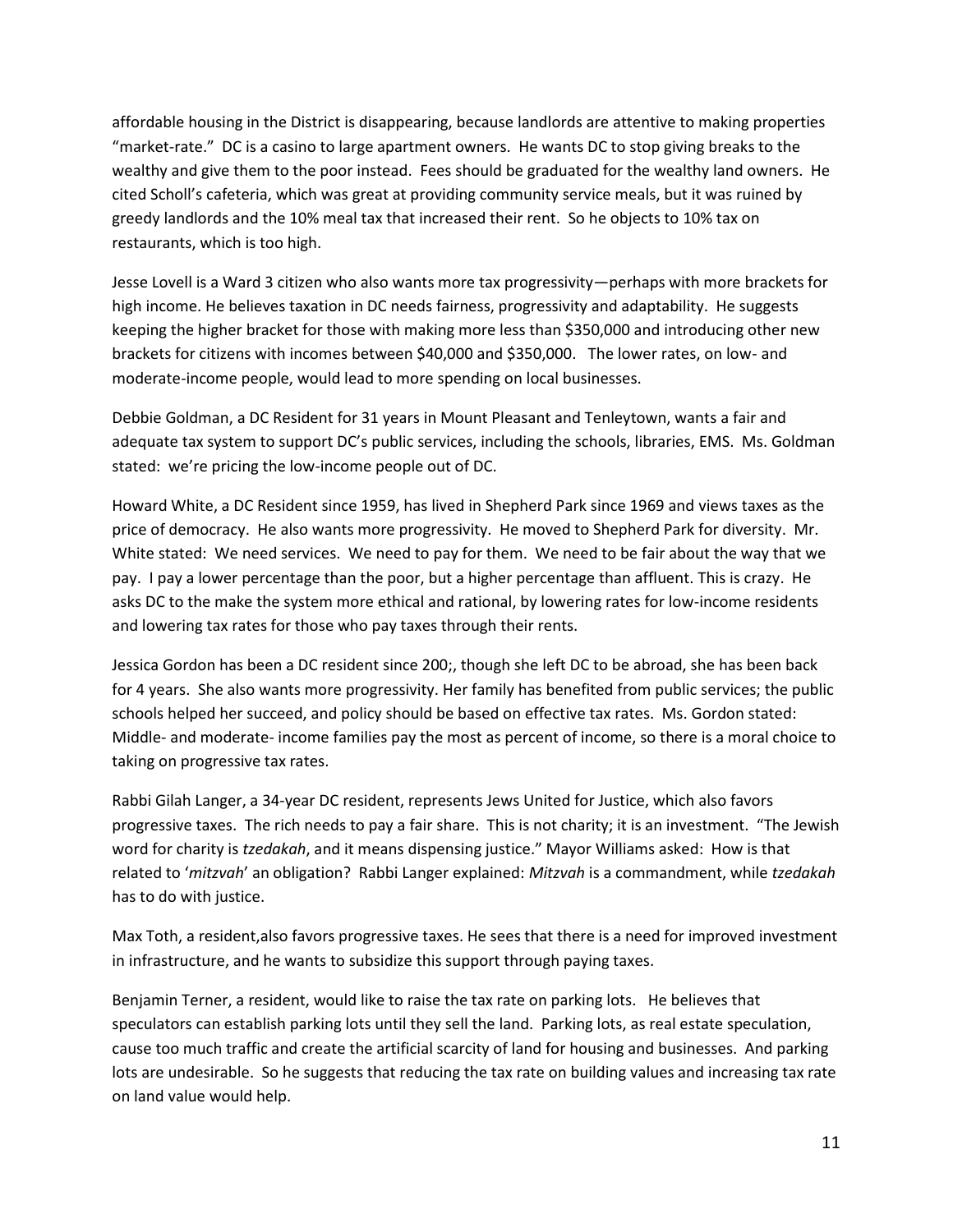Michael Tacelosky, who represents the DC Tobacco Free Coalition, favors progressive taxes, but he also wants to extend a tax-- the tobacco tax--so it increases the cigarette tax and includes cigarillos.

Jerry Clark, a 40-year resident of Ward 1, favors a progressive tax. He also believes relatively few taxpayers would leave DC because of higher taxes.

Ed Rehfeld, DC Resident since 1987, favors more progressive taxes, as they are part of his civic duty. The decision to stay in DC is not about lowering taxes, but it is about quality of life. Thus he hopes that lowering taxes won't hurt the quality of life in the city for residents of the District.

Aminyah Muhammad M'Backe of the Urban Housing Alliance believes taxes are too high for the poor, and property taxes are too high. DC residents are being over taxed. Citing that the poverty rate in the District is at 19.9%, which is the second highest per capita state, she stated: a local tax burden on the nation, the highest per capita income in the nation, and the high incomes (for some) in the nation. These high taxes create problems for the poor. She likes the triennial valuations for residential and annual valuations for commercial property, as proposed by Mayor Williams a decade ago. She urges support of a Homeowners' Bill of Rights that should be introduced to handle real estate assessment appeals, because taxpayers' need an advocate.

Campbell Johnson, a third-generation Washingtonian, also represented the Urban Housing Alliance. He stated that the "800-pound gorilla" still in the room is the plight of low-income and tenants. The Appeals Board was an independent board of professionals. Now they have "a dog in the fight"- that is millions of dollars of revenue. The Appeals Board was supposed to represent property owners as an advocate; however, this is not the case because the Board is no longer independent. He supports assessing residential properties only every three years (triennial assessment), assessing commercial property annually with independent assessors and not commercial assessors. Mr. Johnson stated: My house does not have granite counter tops, yet it gets compared to homes that do. As an Economic Development manager for the state of Maryland, we could kick-the-teeth in of DC in terms of attracting businesses, but not Virginia because their dirt was cheaper. It was never a matter of taxation. All businesses will say they want to pay less in taxes during site selection, but these are under other considerations. Mayor Williams explained: When he proposed triennial assessments, it was not a grand scheme. He favored a triennial valuation to slow down the valuation process to improve quality and to make sure valuations were correct. And it was meant to slow it down, but now we back the annual system.

Jeremy Koulish is a Ward 6 resident with a Master's Degree in Tax and Budget policy. Mr. Koulish suggested the goal of making DC's tax system more competitive with surrounding jurisdiction is unnecessary. DC is already competitive with other jurisdictions. Look at all the cranes! Competitiveness is too modest a goal. Surveys show that DC is among most the robust urban economies, second only to Boston. He objects to cutting business taxes, because "Lower Business taxes are a form of corporate welfare." The lack of affordability is more of a problem. So resolving income inequality is more important than tax competitiveness. He asks that DCTRC hold another hearing in the fall to get public reaction to draft commission proposals. Mayor Williams stated: We need to engage. We are focusing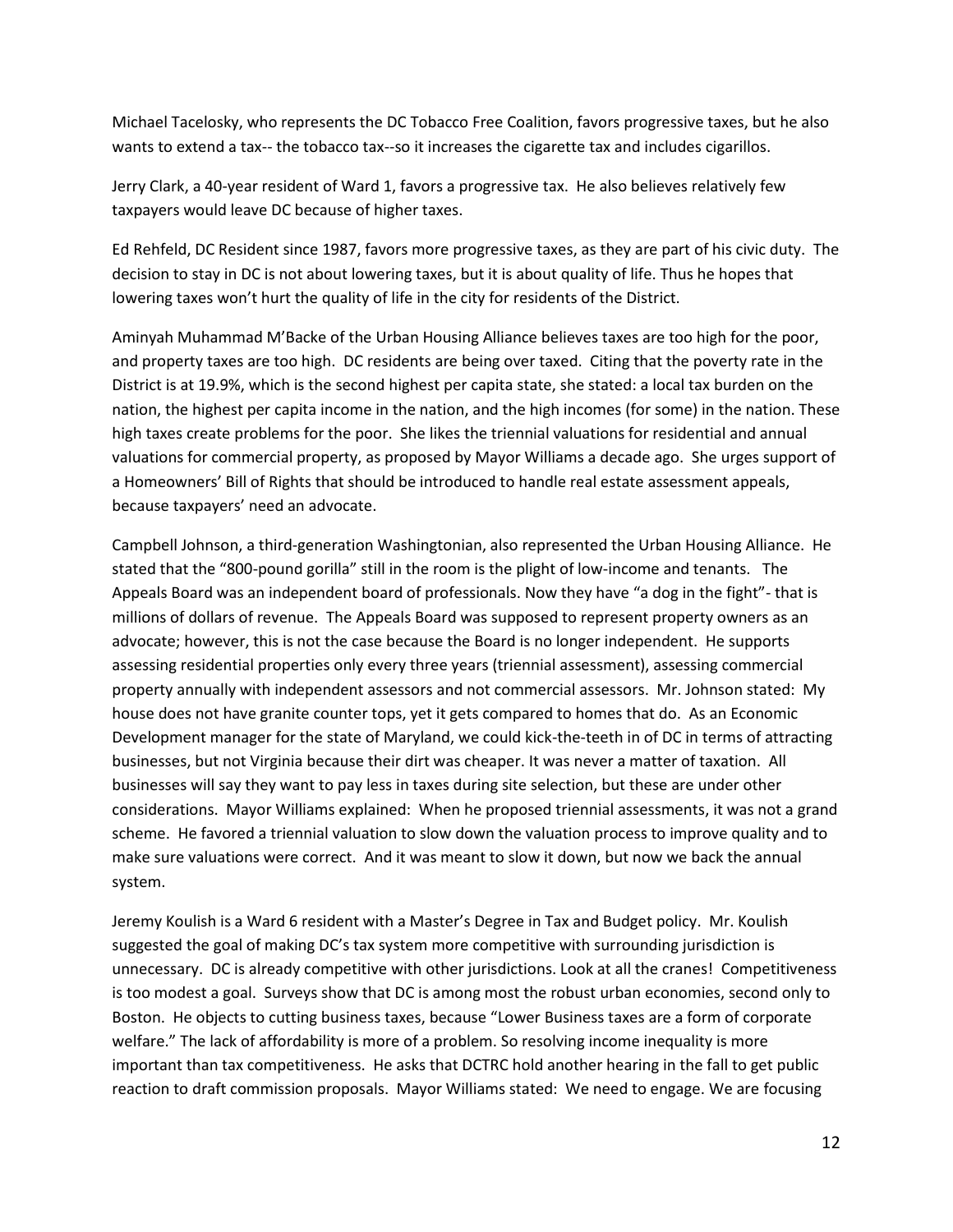on the Tax issue. It's not about spending or taxes. It not really a matter of a choice between either tax or spending. How should the whole notion of competitiveness importance be addressed? What role does it play? Tax fairness is distinct from revenue and government efficiency. Stating there needs to be more progressivity doesn't work, and it is difficult to compare; these are never apples to apples. Spending is important. But that's not our purview. Tax fairness and efficiency are our purview. How does that impact competitiveness? Mr. Koulish: It's important to figure out what our bundle of services costs and how that compares to other cities. Tracy Gordon stated: Please see my blog on that. Efficiency, fairness and competitiveness are a triangle. Cities cannot push too much on one part of the triangle without distorting the others.

Keshini Ladduwahetty, a resident who favors more progressive taxes. She hopes that DCTRC educates the public and publicizes the truth rather, than support the myth of over-taxation. Ms. Ladduwahetty recommends fairness and a refundable sales tax. She also suggests aligning tax brackets to income distribution. She wants to align five income tax brackets to economic quintiles, plus a special bracket for the top 1%. Ms. Ladduwahetty requested the Commission issue a preliminary report and hold a public hearing on the report. Mayor Williams agreed this process was sensible.

Ms. Li Young is an economist with a PHD who ran for Senate in Maryland. She recommends the simplification DC's tax code, improvement of DC's taxes, the reduction and abolishment of the income tax to eliminate fraud, waste, and abuse.

Ms. G. Lee Aikin represents the DC Green Party and asked for various structural changes to DC's individual income tax. She wants the DCTRC to restore deductions and exemptions to where they were when Home Rule was established. Ms. Aikin suggests adjusting upper tax brackets and rates. The lack of indexing caused exemptions to dwindle, compared to federal equivalents, to the detriment of lowincome households. She wants improvement of the D-30 tax form, because it is needlessly technical and incomprehensible. Mayor Williams asked: Can you repeat the key points? Ms. Aikin : 1) restoration of exemption rates, 2) adjust the upper tax rate, 3) improve the D-30 tax form, and 4) modify business tax rates. Stefan Tucker: When you pass Go in Monopoly and you go four spaces and miss Baltic, you're going to have to pay \$200 or 10% of the net property worth of your property; that happens to everyone; that is simple. Simplifying the form won't mean that the system will change. Ms. Aiken: It took me 5 years to find tax breaks. Teresa Hinze stated: I appreciate the challenge I've seen from my clients. A number of low-income residents get caught up in the complexity of the form, and it is an area that should be addressed. Tracy Gordon stated she does not get this and agrees with taxing different areas at different rates. The rates are based on land values. Are you suggesting location based taxes? Ms. Aiken: Small business in marginal neighborhoods won't get enough income. Taxes should not decline as you move to less affluent areas. Why should the wealthy get a lower rate? We've had wonderful businesses that closed, when assessment went up they increased the rents. She wants to modify business tax rates so there are lower tax rates set up outside of the downtown. The ANCs should be able to nominate special stores' businesses valued by the local community for lower rates. Some property owners will neglect properties to keep their property taxes low. Tracy Gordon stated: But these businesses are not closing because of taxes.